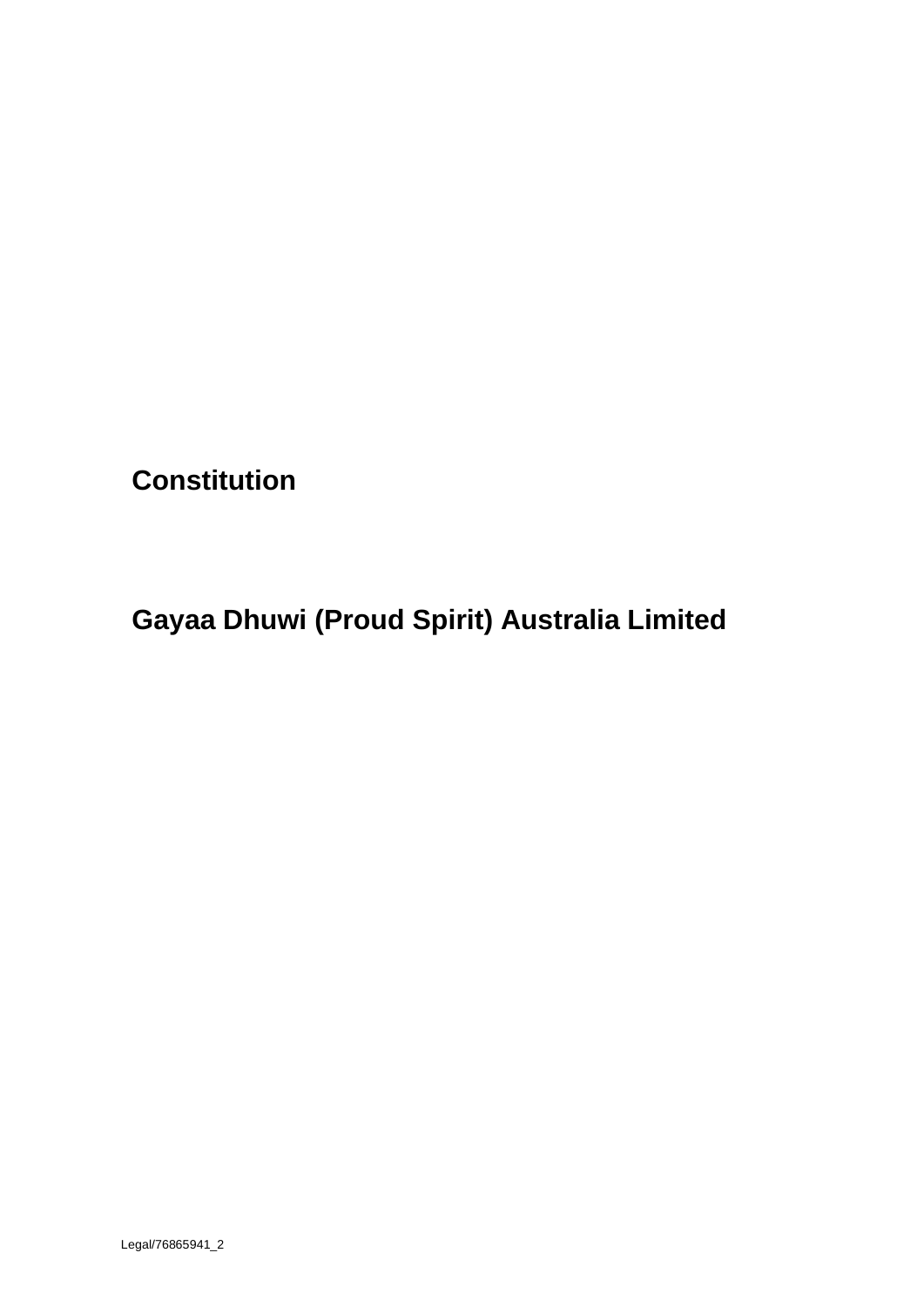# Table of contents

| 1            |                                                                                     |  |  |  |  |
|--------------|-------------------------------------------------------------------------------------|--|--|--|--|
|              | 1.1<br>1.2<br>1.3                                                                   |  |  |  |  |
| $\mathbf{2}$ |                                                                                     |  |  |  |  |
|              | 2.1<br>2.2<br>2.3<br>2.4                                                            |  |  |  |  |
| 3            |                                                                                     |  |  |  |  |
|              | 3.1<br>3.2                                                                          |  |  |  |  |
| 4            |                                                                                     |  |  |  |  |
| 5            |                                                                                     |  |  |  |  |
|              | 5.1<br>5.2                                                                          |  |  |  |  |
| 6            |                                                                                     |  |  |  |  |
|              | 6.1<br>6.2                                                                          |  |  |  |  |
| 7            |                                                                                     |  |  |  |  |
|              | 7.1                                                                                 |  |  |  |  |
|              | 7.2<br>7.3<br>7.4<br>7.5<br>7.6<br>7.7                                              |  |  |  |  |
| 8            |                                                                                     |  |  |  |  |
|              | 8.1<br>8.2<br>8.3<br>8.4<br>8.5<br>8.6<br>8.7<br>8.8<br>8.9<br>8.10                 |  |  |  |  |
| 9            |                                                                                     |  |  |  |  |
|              | 9.1<br>9.2<br>9.3<br>9.4<br>9.5<br>9.6<br>9.7<br>9.8<br>9.9<br>9.10<br>9.11<br>9.12 |  |  |  |  |
|              | 9.13                                                                                |  |  |  |  |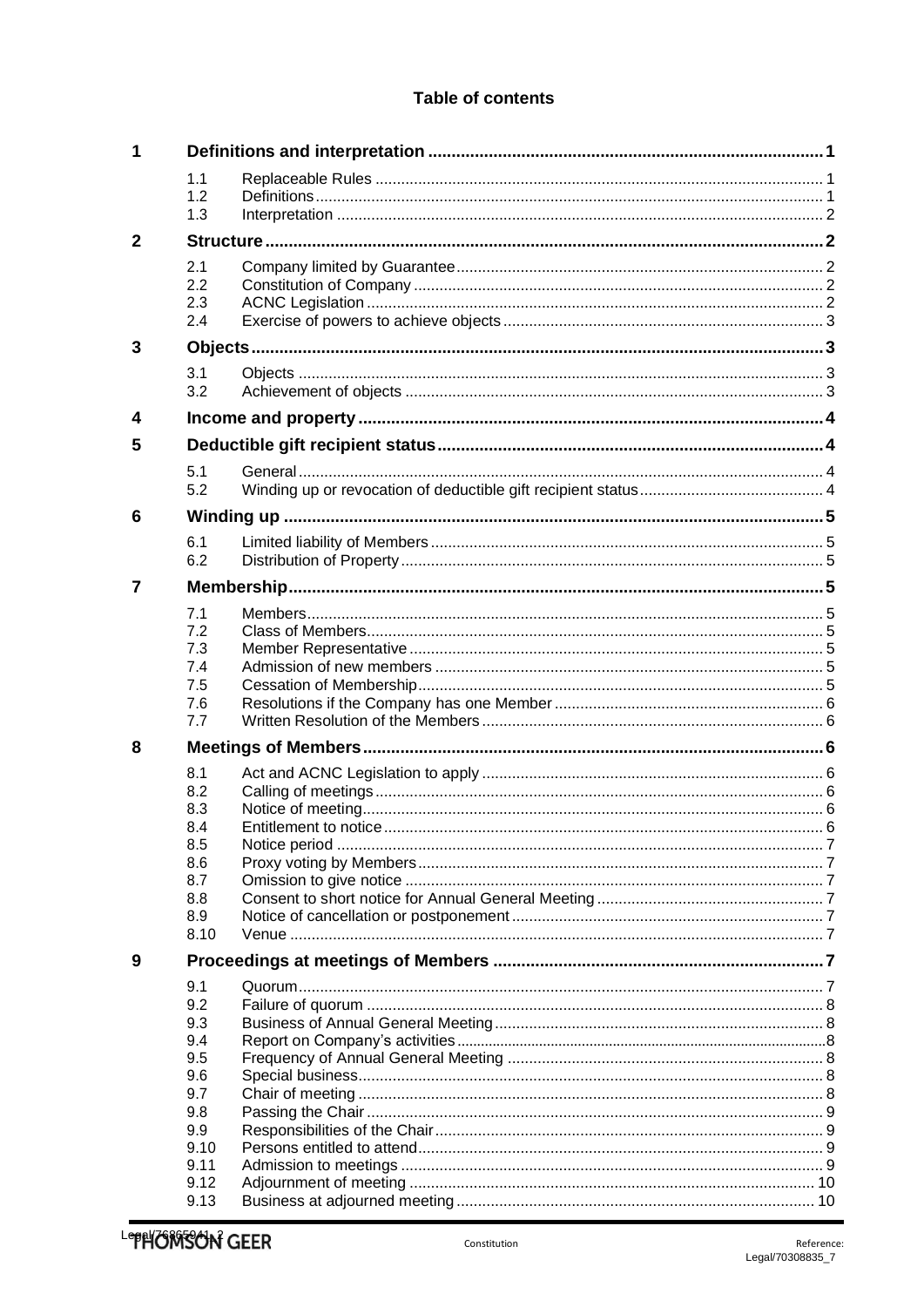| 10 |              |  |  |  |  |
|----|--------------|--|--|--|--|
|    | 10.1         |  |  |  |  |
|    | 10.2         |  |  |  |  |
|    | 10.3         |  |  |  |  |
|    | 10.4         |  |  |  |  |
|    | 10.5<br>10.6 |  |  |  |  |
|    | 10.7         |  |  |  |  |
|    | 10.8         |  |  |  |  |
|    | 10.9         |  |  |  |  |
|    | 10.10        |  |  |  |  |
| 11 |              |  |  |  |  |
|    | 11.1         |  |  |  |  |
|    | 11.2         |  |  |  |  |
|    | 11.3         |  |  |  |  |
|    | 11.4         |  |  |  |  |
|    | 11.5<br>11.6 |  |  |  |  |
|    |              |  |  |  |  |
| 12 |              |  |  |  |  |
|    | 12.1         |  |  |  |  |
|    | 12.2         |  |  |  |  |
| 13 |              |  |  |  |  |
|    | 13.1         |  |  |  |  |
|    | 13.2         |  |  |  |  |
|    | 13.3         |  |  |  |  |
|    | 13.4         |  |  |  |  |
|    | 13.5<br>13.6 |  |  |  |  |
|    | 13.7         |  |  |  |  |
|    | 13.8         |  |  |  |  |
| 14 |              |  |  |  |  |
|    | 14.1         |  |  |  |  |
|    | 14.2         |  |  |  |  |
|    | 14.3         |  |  |  |  |
|    | 14.4         |  |  |  |  |
| 15 |              |  |  |  |  |
| 16 |              |  |  |  |  |
| 17 |              |  |  |  |  |
|    | 17.1         |  |  |  |  |
|    | 17.2         |  |  |  |  |
|    | 17.3         |  |  |  |  |
| 18 |              |  |  |  |  |
|    | 18.1         |  |  |  |  |
|    | 18.2         |  |  |  |  |
|    | 18.3         |  |  |  |  |
|    | 18.4<br>18.5 |  |  |  |  |
|    | 18.6         |  |  |  |  |
| 19 |              |  |  |  |  |
|    | 19.1         |  |  |  |  |
|    | 19.2         |  |  |  |  |
|    | 19.3         |  |  |  |  |
| 20 |              |  |  |  |  |
|    |              |  |  |  |  |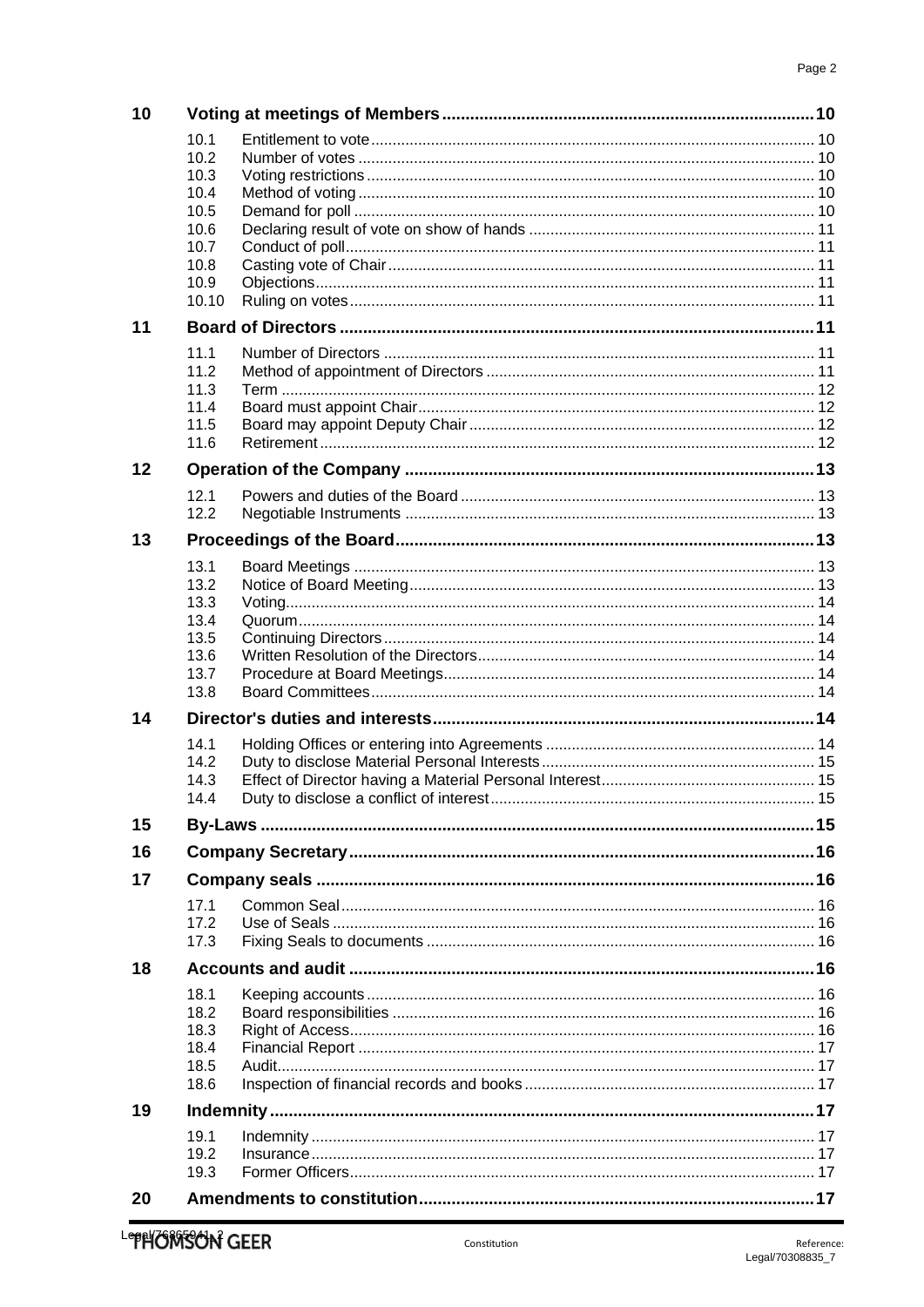# <span id="page-3-0"></span>**1 Definitions and interpretation**

# <span id="page-3-1"></span>1.1 **Replaceable Rules**

All of the replaceable rules set out in the Act which the Company is entitled to displace, are displaced by the rules set out in this constitution.

# <span id="page-3-2"></span>1.2 **Definitions**

The following definitions apply in this constitution:

**Act** means the *Corporations Act 2001* (Cth);

**Board** means the board of Directors of the Company;

# **ACNC Legislation** means:

- (a) *Australian Charities and Not-for-profits Commission Act 2012 (*Cth); and
- (b) *Australian Charities and Not-for-profits Commission Regulations 2013* (Cth);

**Company** means Gayaa Dhuwi (Proud Spirit) Australia Limited;

**Gayaa Dhuwi (Proud Spirit) Declaration** means the Gayaa Dhuwi (Proud Spirit) Declaration developed by the National Aboriginal and Torres Strait Islander Leadership in Mental Health and launched on 27 August 2015;

**Director** means a person appointed to that position by the Members;

**Insolvency Event** means an event by which a person:

- (c) is insolvent, insolvent under administration, or states that it is unable to pay its debts when they become due and payable;
- (d) is placed in or under any form of external administration including if a party or its property is subject to the appointment of an administrator, a controller, receiver or receiver and manager, a liquidator or an official manager;
- (e) is made subject to any compromise or arrangement with any of its creditors or members or scheme for its reconstruction or amalgamation, otherwise than as a result of voluntary corporate reconstruction;
- (f) is wound up or dissolved, or an order or resolution is made to wind up or dissolve the party;
- (g) any event or conduct occurs which would enable a court to grant a petition, or an order is made, for the bankruptcy of the relevant person or his or her estate under any laws relating to insolvency;
- (h) is or applies to be protected from any of its creditors under any applicable legislation, or
- (i) has anything similar to any of the events in paragraphs (a) to (e) happen to it under the law of any applicable jurisdiction;

**Material Personal Interest** means a material personal interest for the purposes of the Act;

**Member Representative** means the a person, for a member which is a body corporate, a person authorised by the body corporate to act as its representative in the Company for the purposes of general meetings or rights afforded under this constitution;

**Members** means the members of the Company from time to time;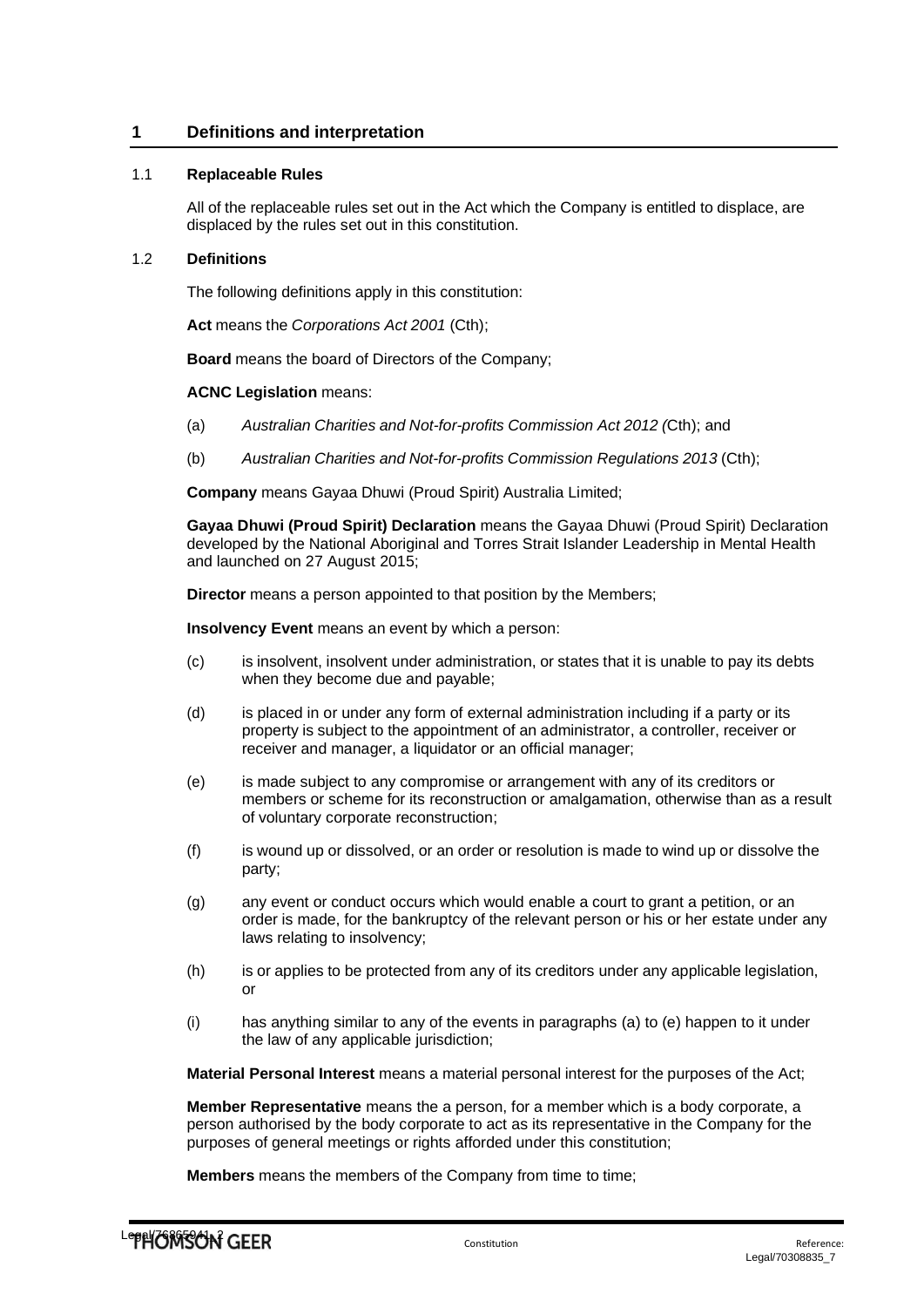**Secretary** means any person appointed to perform the duties of a Secretary of the Company; and

**Special resolution** means a resolution:

- (a) for which the requisite notice has been given under rule  $8.3(b)(iii)$ ; and
- (b) that has been, or is proposed to be, passed by at least 75% of the votes cast by Members entitled to vote on the resolution.

**Tax Act** means the *Income Tax Assessment Act 1997* (Cth).

# <span id="page-4-0"></span>1.3 **Interpretation**

The following rules apply in interpreting this document:

- (a) words importing the singular include the plural and vice versa;
- (b) words importing a gender include any gender;
- (c) words or expressions defined in the Act or the ACNC Legislation, have those meanings;
- (d) except so far as the contrary intention appears in this constitution, an expression has, in a provision of these rules that deals with a matter dealt with by a particular provision of the Act, the same meaning as in that provision of the Act;
- (e) headings are for convenience only, and do not affect interpretation; and
- (f) a reference to:
	- (i) a party includes its administrators, successors, substitutes by novation and assigns;
	- (ii) any legislation includes legislation varying consolidating or replacing that legislation and includes all regulations or other instruments issued under that legislation;
	- (iii) a person includes a body incorporated or unincorporated, partnership or any legal entity, and
	- (iv) a document or agreement, or a provision of a document or agreement, is to that document, agreement or provision as amended, supplemented, replaced or novated.

# <span id="page-4-1"></span>**2 Structure**

# <span id="page-4-2"></span>2.1 **Company limited by Guarantee**

The Company is limited by guarantee and the liability of the Members is limited as provided in this document. The Company is bound to comply with its objects and character as a not-forprofit company limited by guarantee that is a registered entity under the Act and ACNC Legislation.

# <span id="page-4-3"></span>2.2 **Constitution of Company**

This is the constitution of the Company and comprises its governing document for the purposes of the ACNC Legislation.

# <span id="page-4-4"></span>2.3 **ACNC Legislation**

If the Company is registered under the ACNC Legislation, it must comply with the ACNC Legislation.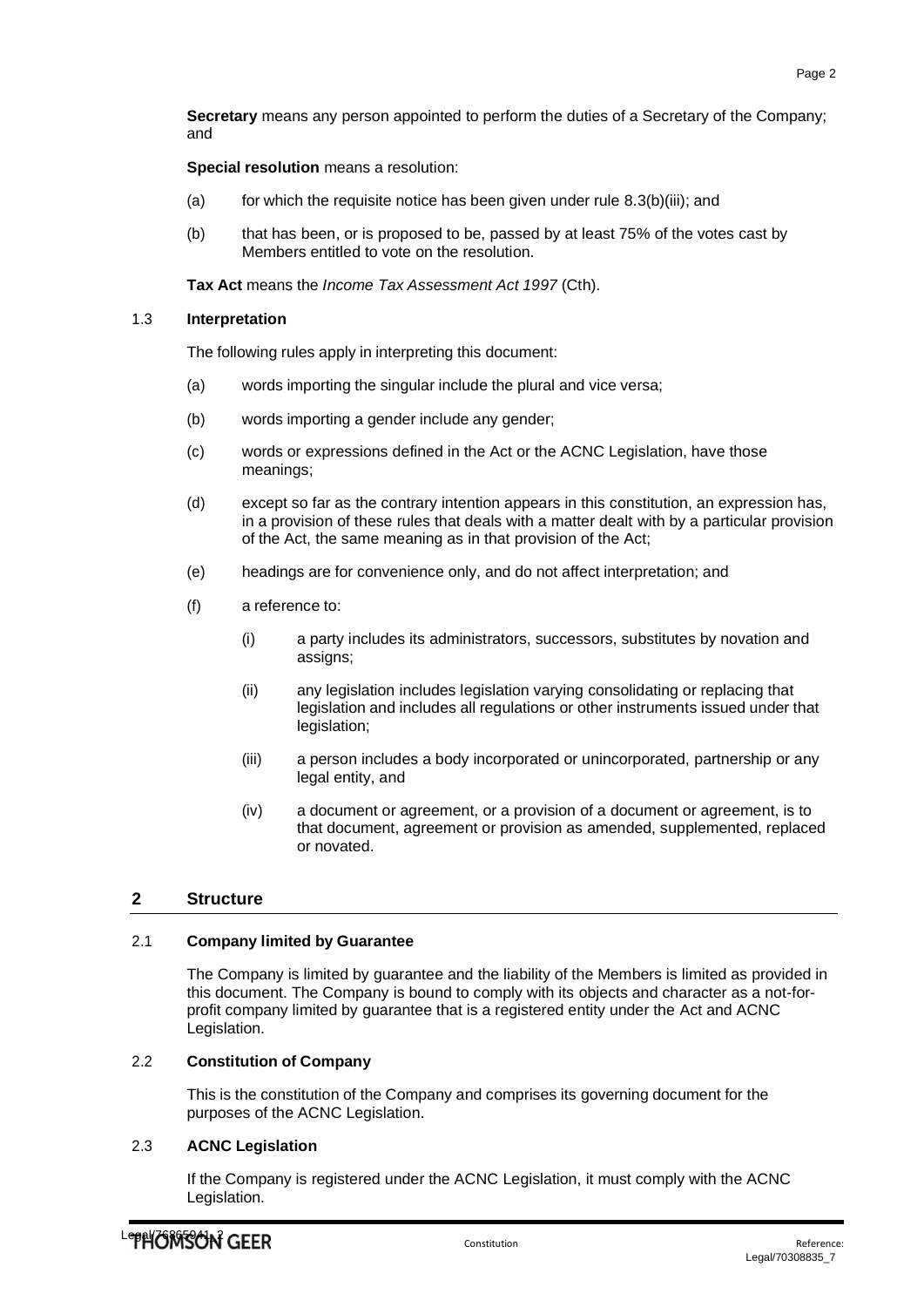# <span id="page-5-0"></span>2.4 **Exercise of powers to achieve objects**

Nothing restricts the Company from exercising a power which in itself is not charitable, for any purpose which is incidental to the charitable objects of the Company set out in rule [3.1 o](#page-5-2)r which is intended to generate revenue for, or otherwise further, those objects.

# <span id="page-5-1"></span>**3 Objects**

### <span id="page-5-2"></span>3.1 **Objects**

The Company is established for the public charitable purposes of promoting the prevention or the control of disease in human beings, particularly Aboriginal and Torres Strait Islander peoples, through:

- (a) promoting an Australian mental health system that enables Aboriginal and Torres Strait Islander people, families and communities to access the best cultural and clinical approaches to support their social and emotional wellbeing and mental health, and to prevent suicide;
- (b) promoting the adoption and proactive implementation of the Gayaa Dhuwi (Proud Spirit) Declaration by all levels of Australian governments (including by the Council of Australian Governments) and across all the stakeholders in the mental health system and as relevant;
- (c) promoting Aboriginal and Torres Strait Islander employment and presence at all levels of the mental health system; and
- (d) promoting Aboriginal and Torres Strait Islander leadership within the mental health system.

#### <span id="page-5-3"></span>3.2 **Achievement of objects**

To achieve these objects, the company may, without limitation:

- (a) harness the resources of the community in support of the objects in rule [3.1;](#page-5-2)
- (b) establish and maintain affiliations and information exchange with other organisations having similar objects to those in rule [3.1, in](#page-5-2)cluding to establish networks with reach into Aboriginal and Torres Strait Islander communities and communities of interest to inform rule [3.1;](#page-5-2)
- (c) advising all governments (including the Council of Australian Governments) and all the stakeholders in the mental health system in relation to:
	- (i) all initiatives relevant to rules [3.1;](#page-5-2) and
	- (ii) all matters relevant to Aboriginal and Torres Strait Islander social and emotional wellbeing, mental health and suicide prevention including the social, political and historical determinants of mental ill-health and suicide;
- (d) act as trustee of any trust the purpose of which relates to the objects in rule [3.1;](#page-5-2)
- (e) promote the objects in rule [3.1;](#page-5-2)
- (f) aim to be a collective national voice, leader and advocate for system-wide changes that support the best interests of Aboriginal and Torres Strait Islander people, families and communities in connection with rule 3.1; and
- (g) do all other things incidental or conducive to the attainment of the objects in rule [3.1.](#page-5-2)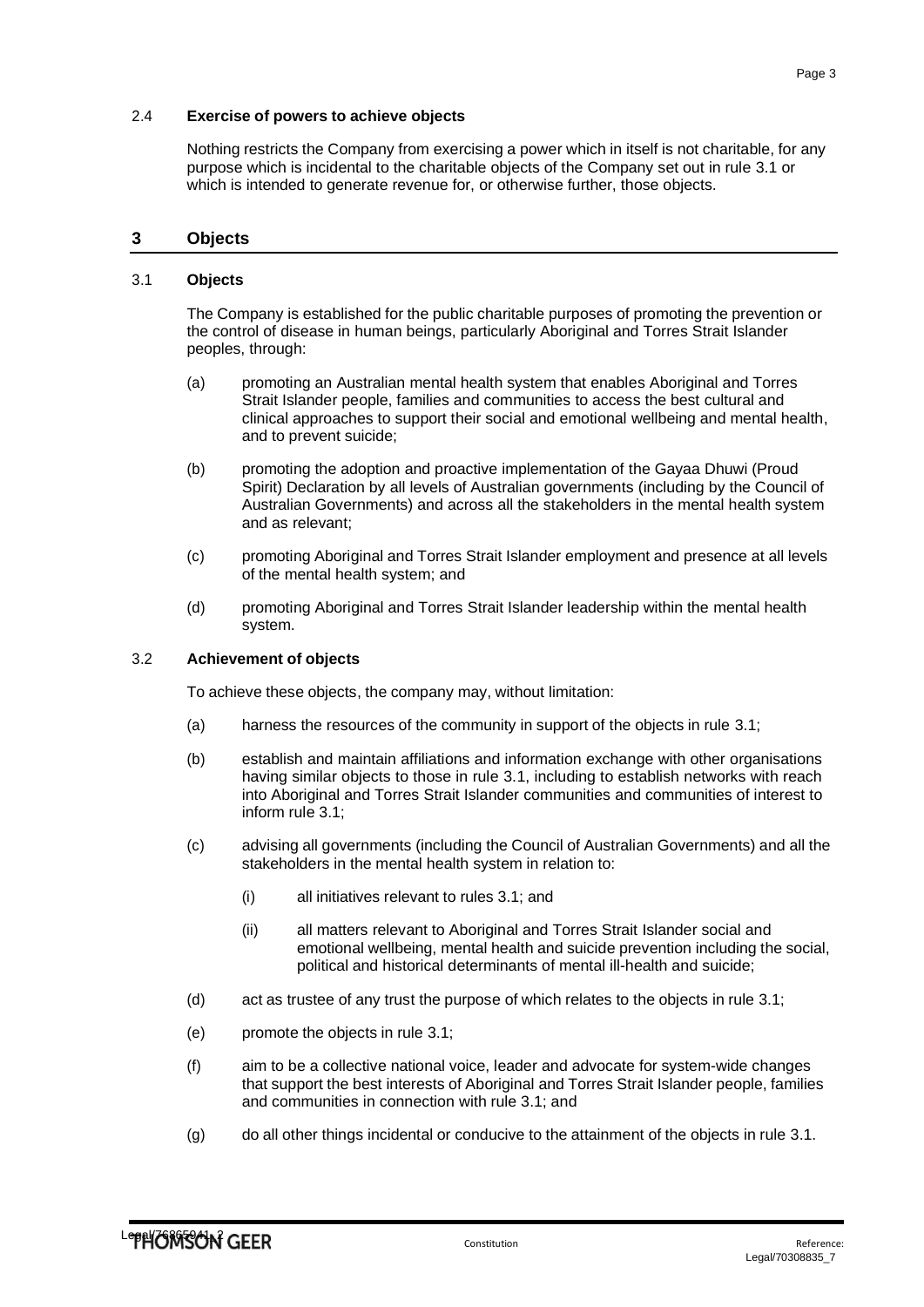# **4 Income and property**

- <span id="page-6-0"></span>(a) The Company must apply its income and property solely towards promoting the objects of the Company as stated in rule [3.](#page-5-1) No part of the Company's income or property may be paid or transferred directly or indirectly by way of dividend, bonus or otherwise to any of the Members.
- (b) Nothing in this document prevents the payment in good faith of remuneration to any officers or employees of the Company or to any Member in return for:
	- (i) any services actually rendered by the Company;
	- (ii) goods supplied in the ordinary course and usual way of business;
	- (iii) interest on money lent to the Company at reasonable rates; or
	- (iv) reasonable rent for premises leased to the Company.
- (c) No remuneration or other benefit may be paid by the Company to any Director except:
	- (i) for the reimbursement of out-of-pocket expenses incurred on reasonable commercial terms in carrying out the duties of a Director; or
	- (ii) to the Chairperson of the Company for attending upon the functions and duties of a chairperson, provided that the remuneration or benefit paid or given complies with all applicable laws and:
		- (A) at rate equivalent to current Australian Public Service schedule of payments for committee members; and
		- (B) does not exceed an amount previously approved by a Special Resolution of the Directors.

# <span id="page-6-1"></span>**5 Deductible gift recipient status**

### <span id="page-6-2"></span>5.1 **General**

If at any time the Company has the status of a company to which gifts can be deducted under the Tax Act, any provisions which from time to time are required in order to maintain the status of the Company as a Company to which gifts can be deducted under the Tax Act are deemed to form part of this constitution.

# <span id="page-6-3"></span>5.2 **Winding up or revocation of deductible gift recipient status**

On the earlier of the winding up of the Company or the revocation of the Company's deductible gift recipient endorsement under Sub-division 30-BA of the Tax Act, the Company must transfer the following to a fund, authority or institution that is charitable at law and to which gifts can be deducted under Division 30 of the Tax Act, as approved by the Members:

- (a) any surplus gifts of money or property for the objects of the Company; and
- (b) any surplus contributions described in item 7 or 8 of the table in section 30-15 of the Tax Act in relation to a fund-raising event held for that purposes; and
- (c) any surplus money received by the Company because of such gifts or contributions.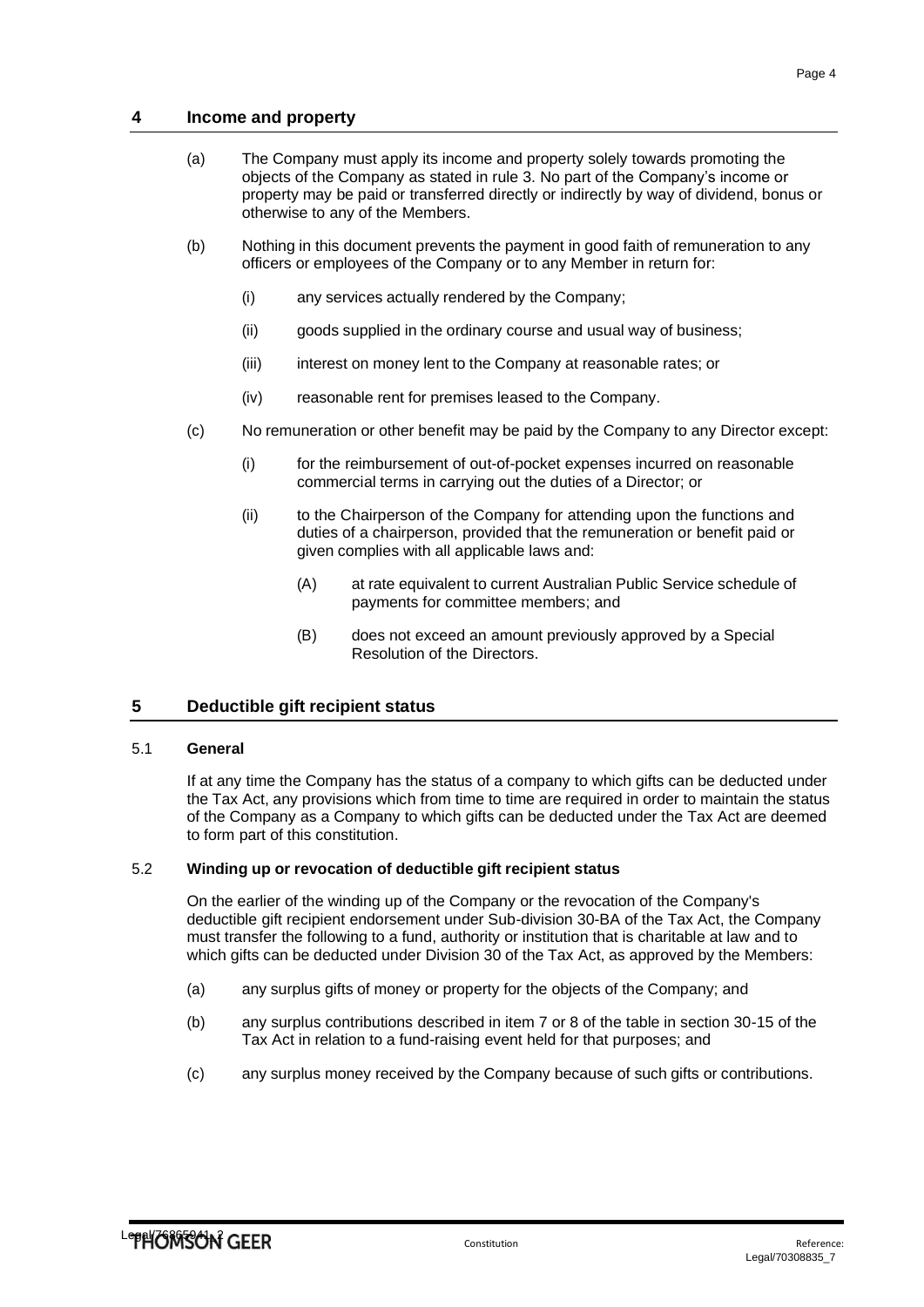# <span id="page-7-1"></span><span id="page-7-0"></span>6.1 **Limited liability of Members**

If the Company is wound up, each of the Members undertakes to contribute to the assets of the Company an amount not exceeding \$10 for payment of the debts and liabilities of the Company including the costs of the winding up. This undertaking continues for one year after each of the Members ceases to be a member of the Company.

# <span id="page-7-2"></span>6.2 **Distribution of Property**

If the Company is wound up or dissolved, any property remaining after the satisfaction of the debts and liabilities of the Company will not be paid to or distributed among the Members but will be given or transferred to a charitable organisation nominated by the Members which:

- (a) has similar objects to the Company that are charitable at law;
- (b) meets the requirements of rule [5 if](#page-6-1) the Company has deductible gift recipient status at the time of winding up; and
- <span id="page-7-3"></span>(c) is exempt from income tax under the Tax Act.

# **7 Membership**

# <span id="page-7-4"></span>7.1 **Members**

The Members of the Company upon its registration and the adoption of this Constitution are:

- (a) National Aboriginal and Torres Strait Islander Leadership in Mental Health Ltd;
- (b) Indigenous Allied Health Australia Ltd;
- (c) Australian Indigenous Psychologists Association Ltd;
- (d) National Aboriginal Community Controlled Health Organisation Ltd; and
- (e) Australian Indigenous Doctors Association Ltd.

### <span id="page-7-5"></span>7.2 **Class of Members**

Until otherwise decided by the Members in a general meeting, the only class of membership is ordinary membership.

### <span id="page-7-6"></span>7.3 **Member Representative**

Each Member that is a body corporate, must nominate one individual (**Member Representative**) to represent it as a member in the Company.

## <span id="page-7-7"></span>7.4 **Admission of new members**

The Members may from time to time approve the admission of an additional member or members by way of a Special Resolution.

### <span id="page-7-8"></span>7.5 **Cessation of Membership**

Any person will automatically cease to be a Member if they:

- (a) resign as a Member by notice in writing to the Company;
- (b) become the subject of an Insolvency Event or subject to any form of insolvent administration; or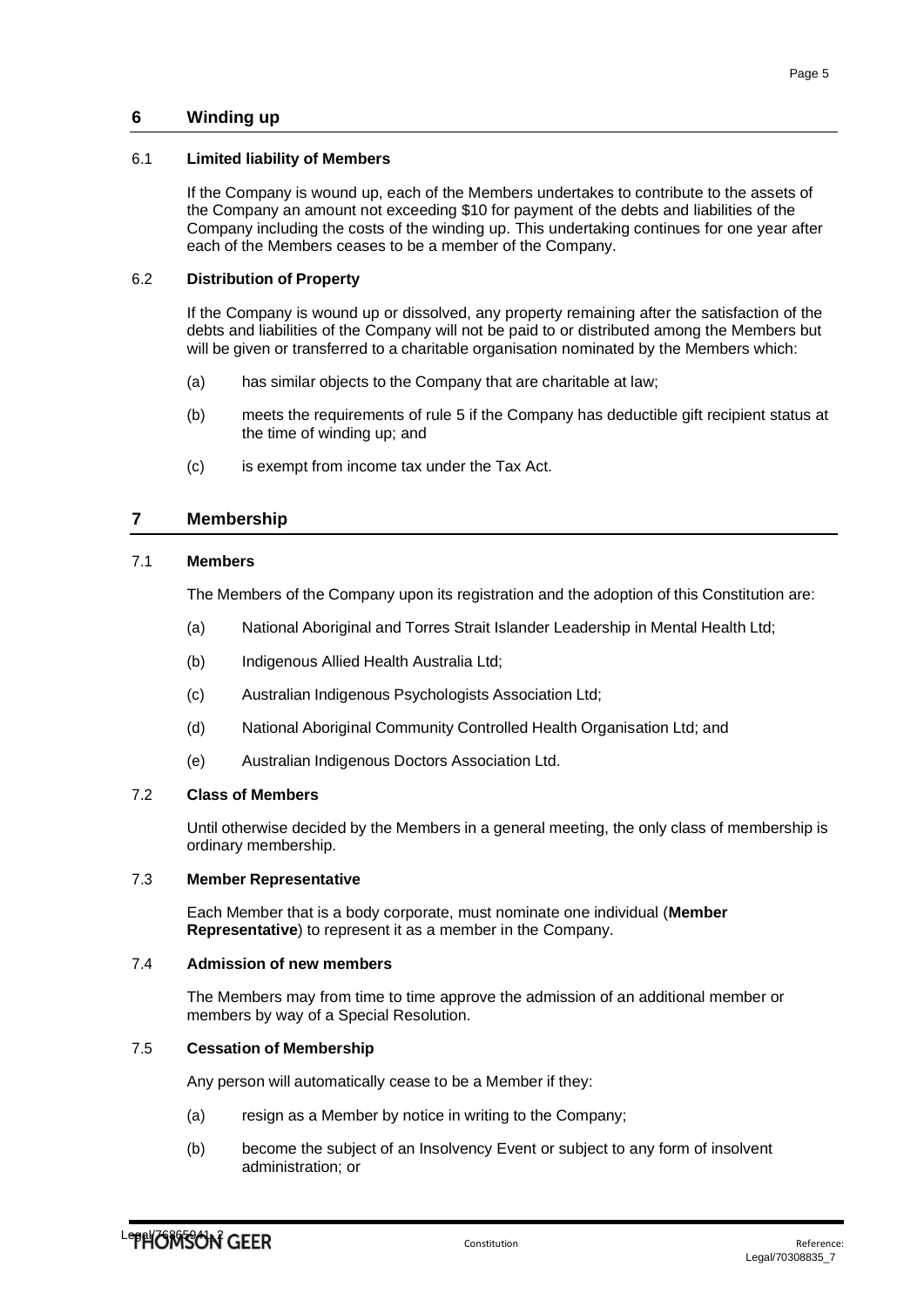- (c) fail to exercise their respective right, in accordance with [11.2\(a\), t](#page-13-8)o appoint a Director following a vacancy, for a period longer than 12 months;
- (d) are deregistered as a company and therefore cease to exist.

# <span id="page-8-0"></span>7.6 **Resolutions if the Company has one Member**

- (a) If at any time there is only one Member, all resolutions and decisions required by the Act, the ACNC Legislation or by this constitution to be made by the Member will be passed and made by the Member recording the resolution or decision and signing the record, without holding any annual general meeting or other general meetings.
- (b) An annual general meeting of the Company will be held in accordance with the Act provided however that where there is only one Member, the Member may elect not to hold an annual general meeting in accordance with section 250N (4) of the Act.

# <span id="page-8-1"></span>7.7 **Written Resolution of the Members**

If all the Members entitled to vote have signed a document containing a statement that they are in favour of a resolution of the Members in terms set out in the document, a resolution in those terms will be deemed to have been passed at a meeting of the Members held on the day on which the document was signed and at the time at which the document was last signed by a Member or if the Members signed the document on different days on the day on which and at the time at which the document was last signed by a Members.

# <span id="page-8-2"></span>**8 Meetings of Members**

# <span id="page-8-3"></span>8.1 **Act and ACNC Legislation to apply**

A general meeting of the Company and an Annual General Meeting must be held in accordance with the provisions of the Corporations Act or the ACNC Legislation as applicable unless the provisions of this Constitution provide otherwise.

### <span id="page-8-4"></span>8.2 **Calling of meetings**

- (a) Any three Directors may call a General Meeting.
- (b) General Meetings will be convened on such requisition by Members as provided by the Corporations Act.

# <span id="page-8-5"></span>8.3 **Notice of meeting**

- (a) Notice of a General Meeting may be given by post, facsimile or by electronic mail.
- <span id="page-8-7"></span>(b) Every notice of a General Meeting must:
	- (i) set out the place, date and time of meeting;
	- (ii) in the case of special business, state the general nature of the business;
	- (iii) if a Special Resolution is to be proposed, set out an intention to propose the Special Resolution and state the resolution;
	- (iv) contain a statement setting out the following in relation to proxy voting:
		- (A) that the Member has a right to appoint a proxy; and
		- (B) that a proxy need not be a Member.

# <span id="page-8-6"></span>8.4 **Entitlement to notice**

Notice of a General Meeting must be given to: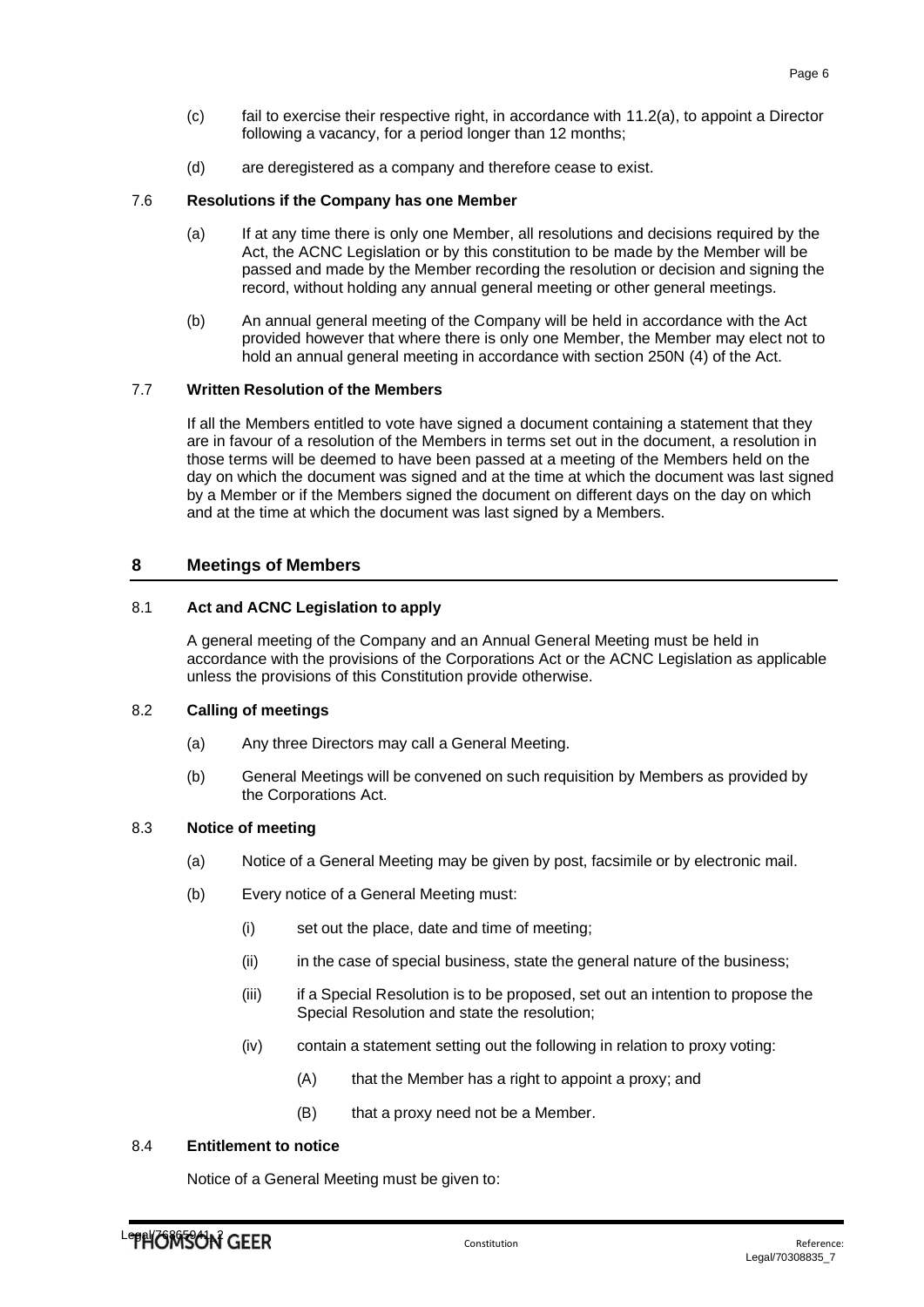- (a) each Member, apart from any Member who under this Constitution or by the terms of issue of any category of Membership is not entitled to the notice;
- (b) the auditor of the Company; and
- (c) each Director.

# <span id="page-9-0"></span>8.5 **Notice period**

Notice of a General Meeting must be given in accordance with section 249H of the Corporations Act and where those provisions no longer apply to the Company, must be given in writing upon no less than 21 days' notice unless Members with at least 95% of the votes that may be cast at the meeting agree to a shorter period beforehand.

### <span id="page-9-1"></span>8.6 **Proxy voting by Members**

A Member may appoint a proxy who need not be a Member to attend and vote at any General Meeting at which the Member is entitled to attend and vote. To be valid, a proxy appointment must be in writing in the form prescribed by the Company from time to time (**Form**). The Form must be delivered to the place nominated by the Directors in the notice of General Meeting (or, if no place is nominated, the Office) at least 48 hours before the scheduled commencement of the General Meeting. A proxy appointment may be delivered by post, electronic mail or facsimile transmission.

# <span id="page-9-2"></span>8.7 **Omission to give notice**

The accidental omission to give notice of a General Meeting to, or the non-receipt of any such notice by, a person entitled to receive it, or the accidental omission to advertise (if necessary) such General Meeting, does not invalidate the proceedings at, or any resolution passed at, any such General Meeting.

### <span id="page-9-3"></span>8.8 **Consent to short notice for Annual General Meeting**

With the consent in writing of all the Members entitled to vote at an Annual General Meeting, an Annual General Meeting may be called on short notice and in any manner they think fit and all provisions of this Constitution are modified accordingly.

# <span id="page-9-4"></span>8.9 **Notice of cancellation or postponement**

The Directors may notify the Members of a cancellation or postponement of a General Meeting by such means as they see fit, but must provide notice of the cancellation or postponement at least two business days prior to the time of the meeting as specified in the notice of meeting. If any General Meeting is postponed for 28 days or more, then no less than 5 days' notice must be sent to the Members of the postponed General Meeting. It is not necessary to specify in such notice the nature of the business to be transacted at the postponed General Meeting.

### <span id="page-9-5"></span>8.10 **Venue**

Despite any other rule, the Company may hold a General Meeting of Members at two or more venues using technology that gives each Member a reasonable opportunity to participate in the General Meeting.

# <span id="page-9-6"></span>**9 Proceedings at meetings of Members**

### <span id="page-9-7"></span>9.1 **Quorum**

No business may be transacted at any General Meeting unless a quorum of Members is present at the time when the meeting proceeds to business. Except as provided in clause [9.2,](#page-10-0) more than half of the Members entitled to vote at the meeting present by Corporate Representative, proxy or attorney are a quorum.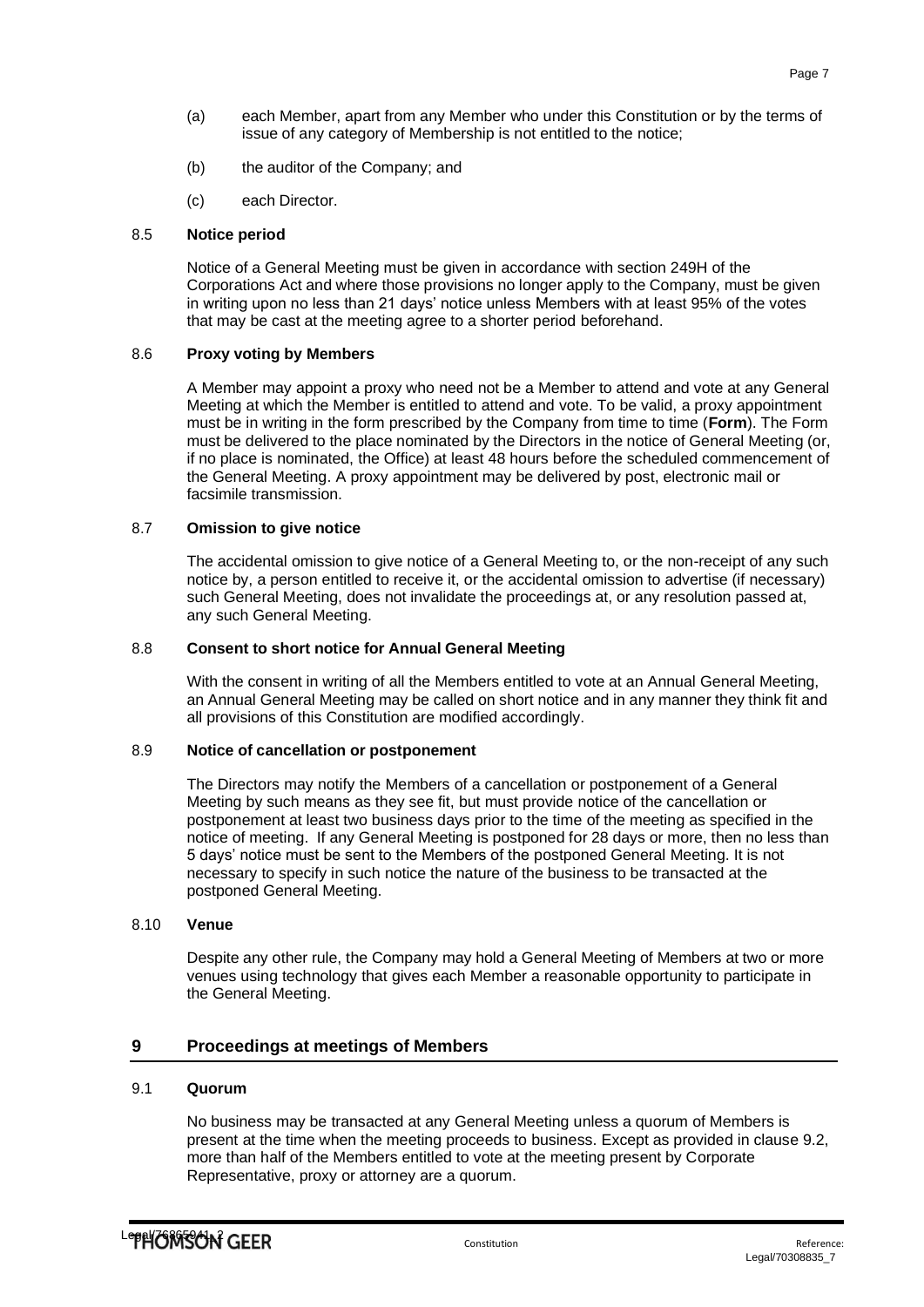# <span id="page-10-0"></span>9.2 **Failure of quorum**

- (a) If a quorum is not present within 30 minutes from the time appointed for a General Meeting:
	- (i) where the meeting was called by, or in response to, the requisition of Members made under the Corporations Act, the meeting is dissolved; or
	- (ii) in any other case the meeting stands adjourned to the same day in the next week at the same time and place, or to such other day and at such other time and place as the Directors may determine. If a meeting has been adjourned to another time and place determined by the Directors, not less than five business days' notice must be given in the same manner as in the case of the original meeting.
- (b) If at the adjourned meeting a quorum is not present within 30 minutes from the time appointed for the meeting the meeting is dissolved.

### <span id="page-10-1"></span>9.3 **Business of Annual General Meeting**

The business of an Annual General Meeting is:

- (a) to receive the Company's financial report, the Director's report and the auditor's report on the financial statements;
- (b) to allow a reasonable opportunity for the Members as a whole at the meeting to ask questions about, or make comments on, the management of the Company;
- (c) to transact any other business which under this Constitution, the Corporations Act or the ACNC Legislation ought to be transacted at an Annual General Meeting; and
- (d) consider any matters referred by Members to the Company at least 21 days before the meeting, to be included in the agenda.

# <span id="page-10-2"></span>9.4 **Report on Company's activities**

At each Annual General Meeting held, the Board must submit to the Members a report on the activities of the Company in addition to the matters in clause [9.3, i](#page-10-1)ncluding any payments made to Directors, in the period since the previous General Meeting.

# <span id="page-10-3"></span>9.5 **Frequency of Annual General Meeting**

If required by the Act or ACNC Legislation, the Company must hold an Annual General Meeting at least once every calendar year and within 5 months after the end of its financial year.

# <span id="page-10-4"></span>9.6 **Special business**

No special business may be transacted at any Annual General Meeting or General Meeting other than that stated in the notice calling the meeting unless:

- (a) it is a matter that is required by this Constitution, the Corporations Act or the ACNC Legislation to be transacted at the meeting; or
- (b) notice in writing of the agenda items is provided to the Board at least 21 days before the Annual General Meeting or General Meeting.

# <span id="page-10-5"></span>9.7 **Chair of meeting**

- (a) The Chair of the Board is entitled to take the chair at each General Meeting.
- (b) If the Chair is not present at the meeting within 15 minutes after the time appointed for holding the meeting, or is unwilling to take the chair, the Directors present at the meeting must elect one of their number to chair that meeting.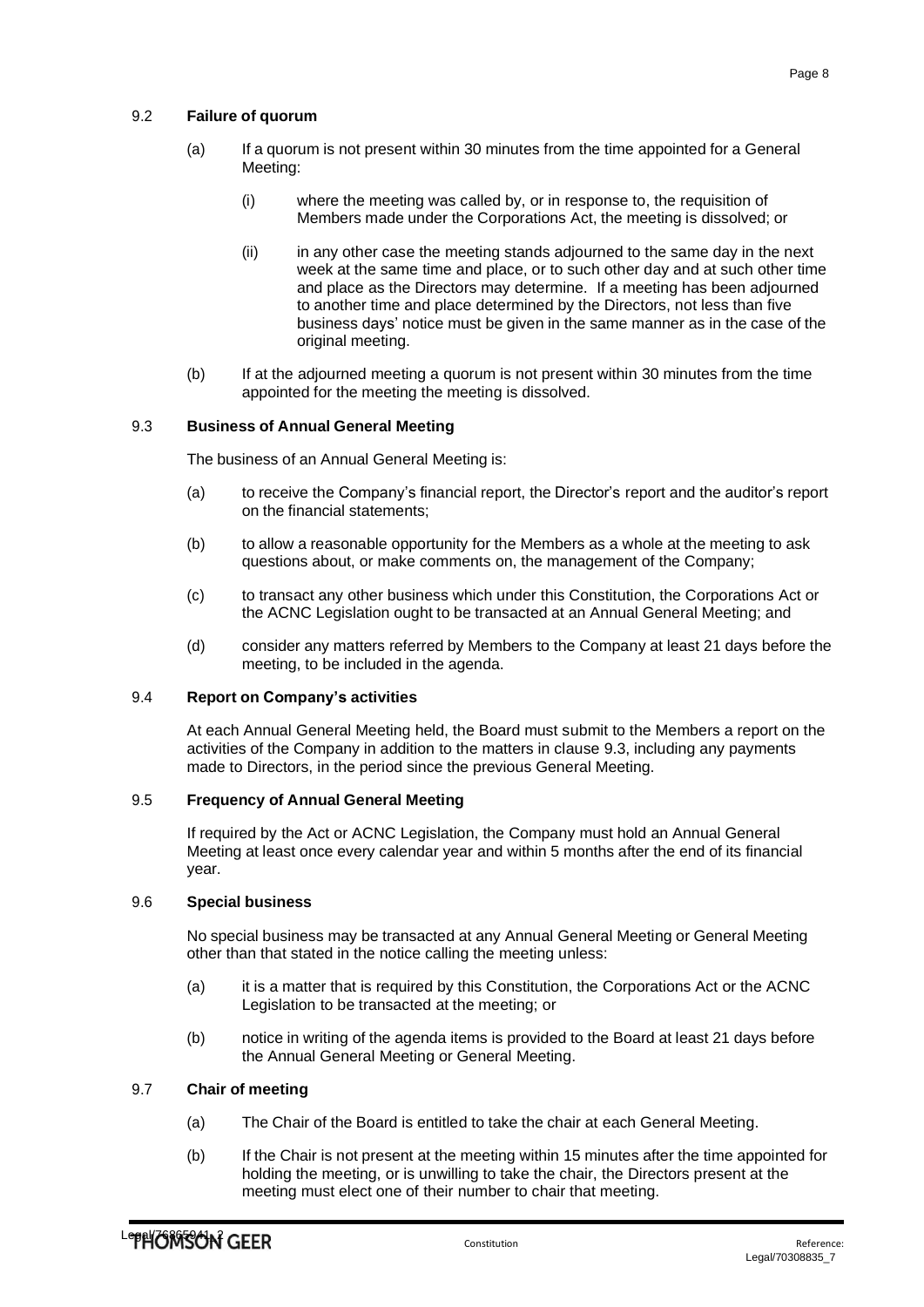(c) If there are no Directors present at the meeting within 15 minutes after the time appointed for holding the meeting or all directors present are unwilling to chair the meeting, the Members present that are entitled to vote must elect one of those Members to chair the meeting.

# <span id="page-11-0"></span>9.8 **Passing the Chair**

If the Chair of a General Meeting is unwilling or unable to be the Chair for any part of the business of the meeting:

- (a) that the Chair may withdraw as Chair for that part of the business and may nominate any person who would be entitled under the preceding clause to chair the meeting for that part of the business; and
- (b) after that part of the business is completed, the person so nominated must cease to chair the meeting upon the request of the prior Chair. The prior Chair is then entitled to resume as the Chair of the meeting.

# <span id="page-11-1"></span>9.9 **Responsibilities of the Chair**

The Chair of a General Meeting is responsible for the general conduct of the meeting and to ascertain the sense of the meeting concerning any item of business which is properly before the meeting. For these purposes the Chair of the meeting may, without limitation:

- (a) delay the commencement of the meeting if that person determines it is desirable for the better conduct of the meeting;
- (b) make, vary or rescind rulings;
- (c) prescribe, vary or revoke procedures;
- (d) in addition to other powers to adjourn, adjourn the meeting, or any item of business of the meeting, without the consent of the meeting if that person determines it is desirable for the orderly conduct of the meeting or the conduct of a poll; and
- (e) determine conclusively any dispute concerning the admission, validity or rejection of a vote.

# <span id="page-11-2"></span>9.10 **Persons entitled to attend**

Only the following persons may attend a General Meeting:

- (a) each Member, apart from any Member who under the Constitution or by the terms of issue of any Membership is not entitled to attend;
- (b) each Director, Secretary and auditor of the Company;
- (c) each person, whether a Member or not, who is a proxy, Corporate Representative or attorney of a Member;
- (d) other persons only with leave of the meeting or the Chair and then only while the leave has not been revoked in accordance with the terms of the leave.

# <span id="page-11-3"></span>9.11 **Admission to meetings**

The Chair of a General Meeting may refuse admission to, or require to leave and remain out of, the meeting any person:

- (a) in possession of a pictorial-recording or sound-recording device;
- (b) in possession of a placard or banner;
- (c) in possession of an article considered by the Chair to be dangerous, offensive or liable to cause disruption;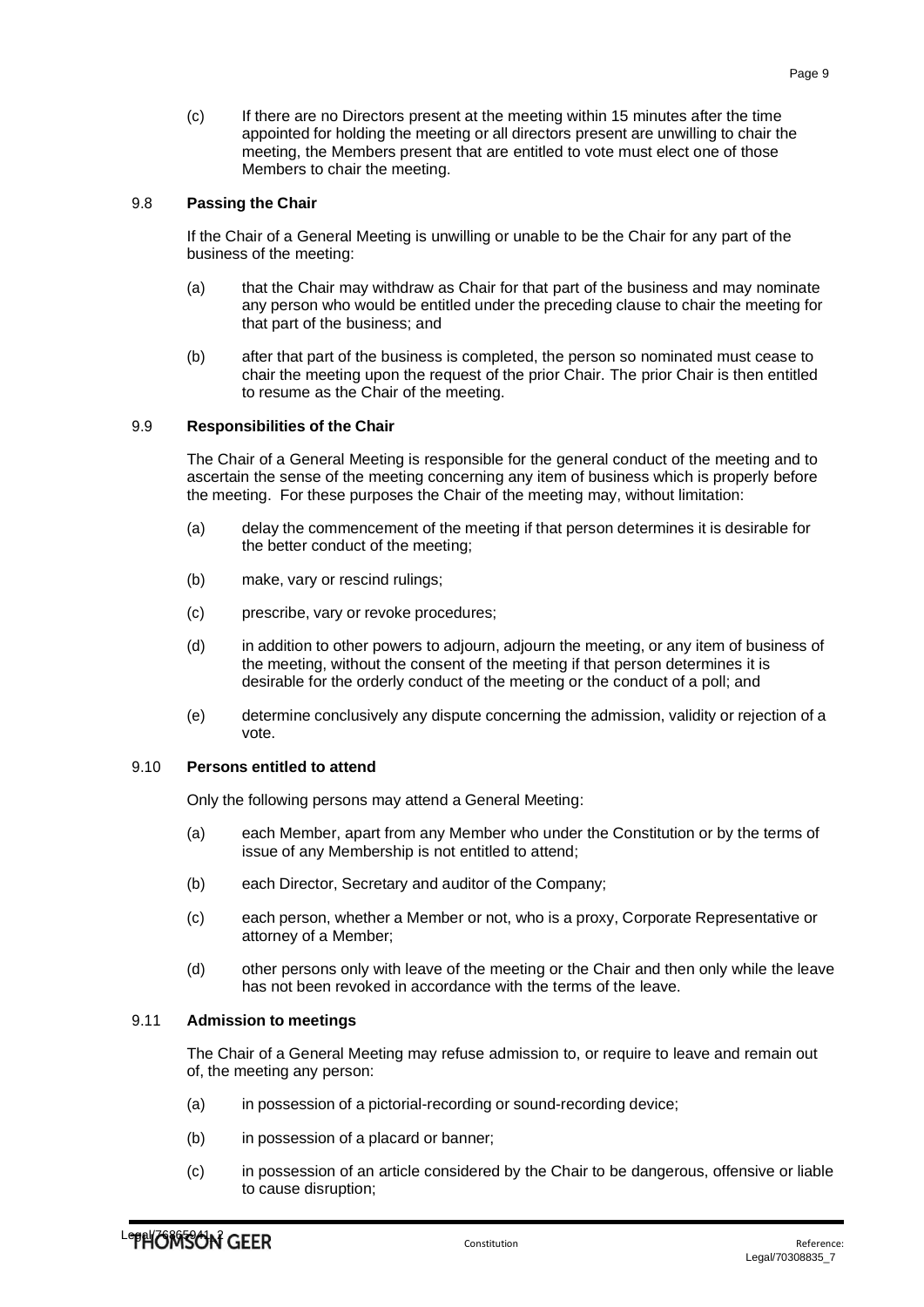- (d) who refuses to produce or to permit examination of any article, or the contents of any article, in the person's possession;
- (e) who behaves or threatens to behave in a dangerous, offensive or disruptive manner; or
- (f) who is not entitled under this Constitution to attend the meeting.

# <span id="page-12-0"></span>9.12 **Adjournment of meeting**

The Chairperson may with the consent of any meeting at which a quorum is present (and must if so directed by the meeting) adjourn the meeting from time to time and from place to place as the Chairperson determines.

### <span id="page-12-1"></span>9.13 **Business at adjourned meeting**

No business may be transacted at any adjourned meeting other than the business left unfinished at the meeting from which the adjournment took place and no notice need be given of an adjournment, or of the business to be transacted at an adjourned meeting. However, when a meeting is adjourned for 20 business days or more, notice of the adjourned meeting must be given as in the case of an original meeting.

# <span id="page-12-2"></span>**10 Voting at meetings of Members**

### <span id="page-12-3"></span>10.1 **Entitlement to vote**

Subject to this Constitution and the terms of issue of any category of Membership, each Member who is present at a General Meeting may vote if he or she is a Member having the right to vote at the meeting or a proxy of a Member having the right to vote at the meeting.

### <span id="page-12-4"></span>10.2 **Number of votes**

Each Member who is, under the preceding clause, entitled to vote has:

- (a) on a show of hands (or on the voices) only one vote; and
- (b) on a poll, one vote.

### <span id="page-12-5"></span>10.3 **Voting restrictions**

If permitted or contemplated by the Corporations Act, the ACNC Legislation or this Constitution, the Directors may direct that particular persons (whether specified by name or description) do not cast a vote on particular business of a meeting. In relation to that business, votes cast by the prohibited persons are to be disregarded.

### <span id="page-12-6"></span>10.4 **Method of voting**

Every resolution put to a vote at a General Meeting be determined by the voices or a show of hands (as determined by the Chair of the meeting) unless a poll is properly demanded either before or on the declaration of the result of the voices or the show of hands.

# <span id="page-12-7"></span>10.5 **Demand for poll**

A demand for a poll under the preceding clause may be made by:

- (a) the Chair of the meeting;
- (b) at least two Members entitled to vote on the resolution, or if the quorum is less than four, one Member entitled to vote; or
- (c) at least 10% of the Members present having the right to vote at the meeting.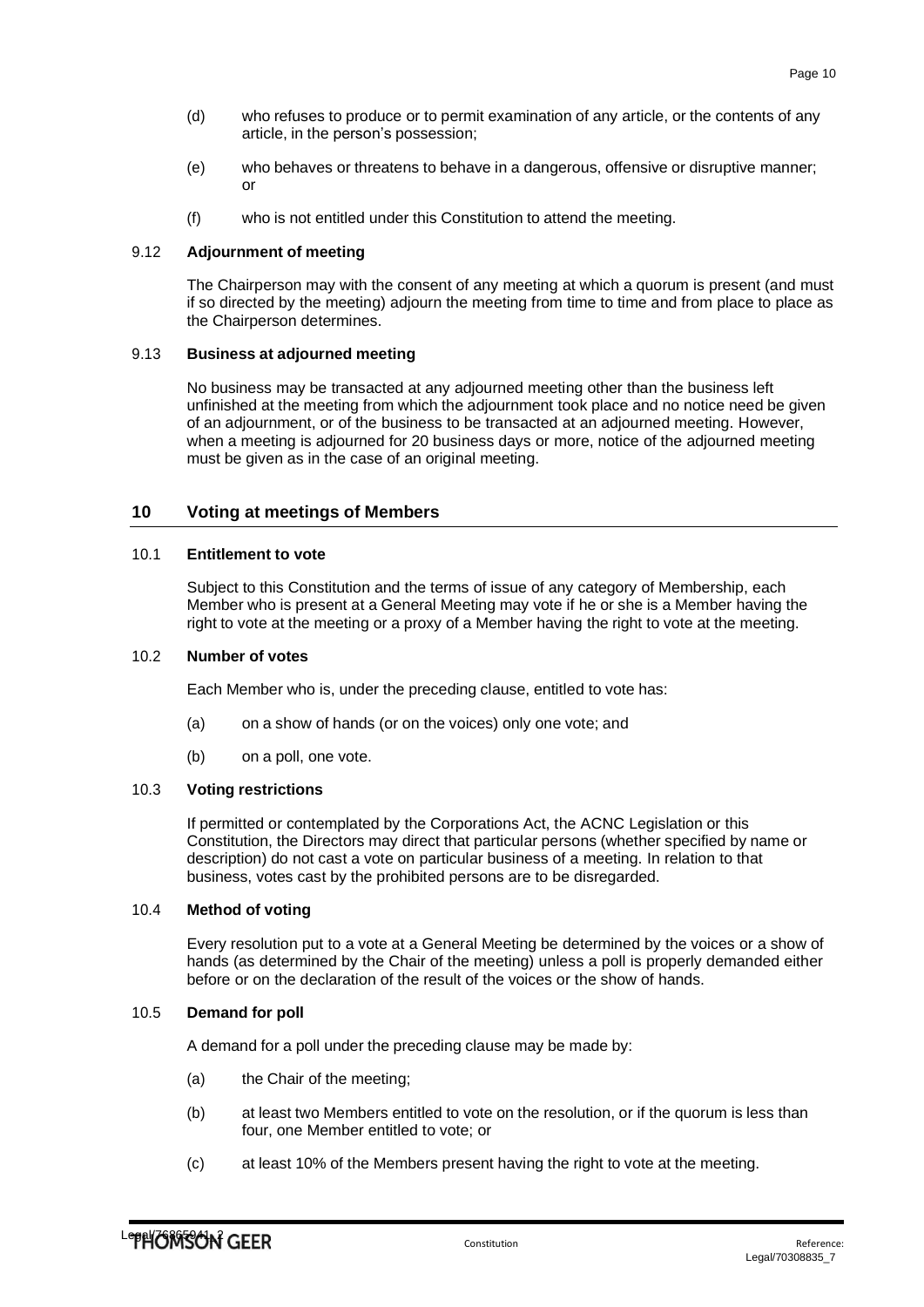### <span id="page-13-0"></span>10.6 **Declaring result of vote on show of hands**

In respect of any General Meeting (unless a poll is so demanded):

- (a) a declaration by the Chair of the meeting that a resolution has been carried, or carried by a particular majority, or lost, or has not been carried by a particular majority; and
- (b) an entry made in the book containing the minutes of proceedings of the Company,

is conclusive evidence of the fact without proof of the number or proportion of the votes recorded in favour of or against such resolution.

# <span id="page-13-1"></span>10.7 **Conduct of poll**

The demand for a poll may be withdrawn. If a poll is duly demanded (and the demand not withdrawn) it must be taken in such manner and at such time (either at once or after an interval or adjournment or otherwise) as the Chair of the meeting directs. The result of the poll is the resolution of the meeting at which the poll was demanded. A poll demanded on the election of a Chair or on any question of adjournment must be taken at the meeting and without an adjournment. The demand for a poll does not prevent the continuance of the meeting for the transaction of any business other than the question on which a poll has been demanded.

### <span id="page-13-2"></span>10.8 **Casting vote of Chair**

In the case of an equality of votes, whether on a show of hands or on a poll, the Chair of the meeting is entitled to a second or casting vote.

# <span id="page-13-3"></span>10.9 **Objections**

No objection may be made to the validity of any vote except at the meeting or adjourned meeting or poll at which such vote is tendered. Every vote allowed at any such meeting or poll is treated as valid. In recording votes the latest copy of the Register held in the Office must be adopted and acted on as the voting roll.

### <span id="page-13-4"></span>10.10 **Ruling on votes**

The Chair of the meeting is the sole judge of the validity of every vote tendered at the meeting and the determination of the Chair is final and conclusive.

### <span id="page-13-5"></span>**11 Board of Directors**

### <span id="page-13-9"></span><span id="page-13-6"></span>11.1 **Number of Directors**

- (a) Subject to the Act, the Members may increase the number of Directors.
- (b) Subject to rule [11.1\(a\),](#page-13-9) there will be:
	- (i) a minimum of three Directors; and
	- (ii) a maximum of 10 Directors.

### <span id="page-13-8"></span><span id="page-13-7"></span>11.2 **Method of appointment of Directors**

(a) Each Member of the Company may, in the Member's absolute discretion appoint and re-appoint one Director to the Board by notice, in writing, addressed to the Board.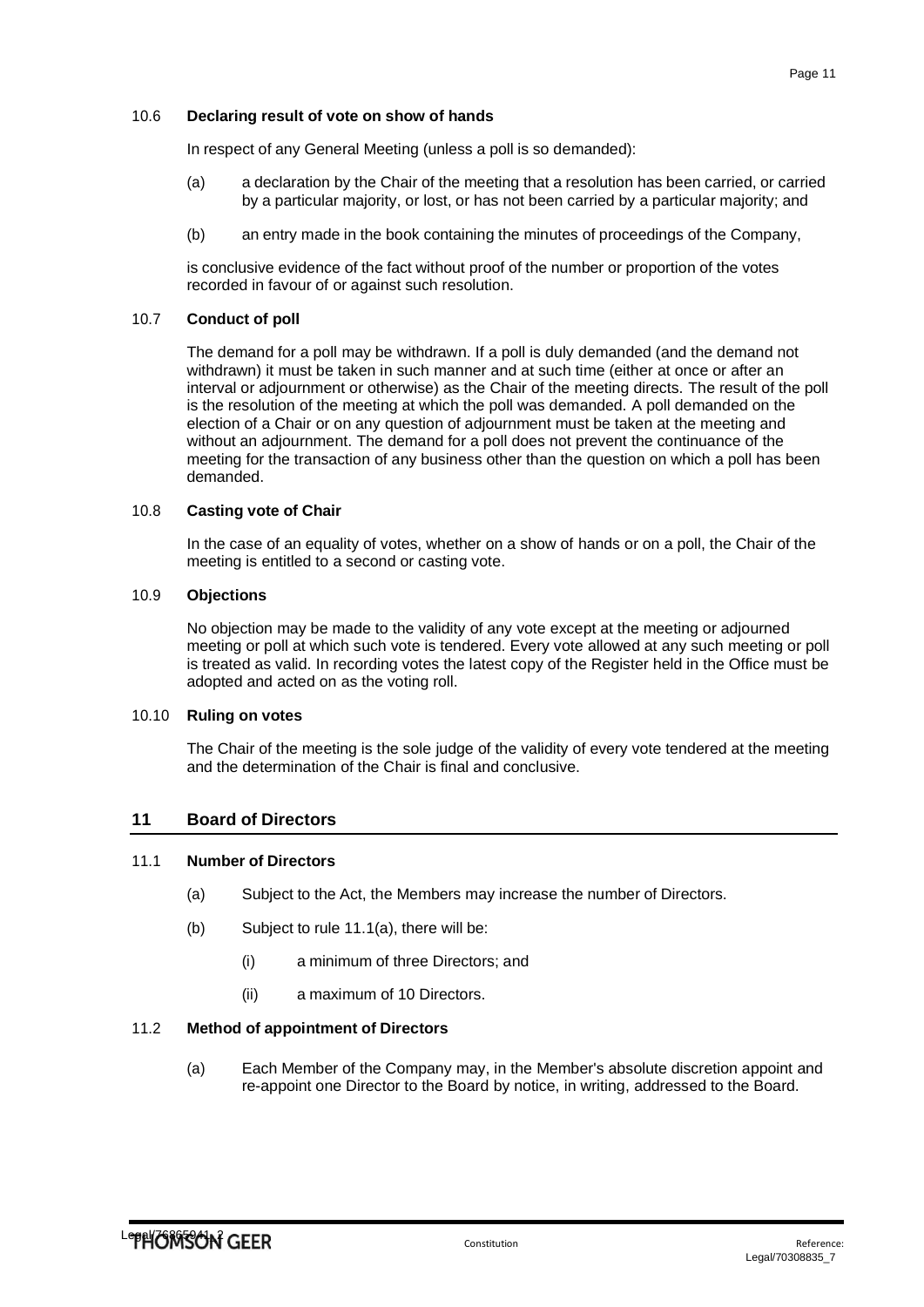- <span id="page-14-5"></span>(b) Subject to rule [11.2\(c\),](#page-14-4) the Board may, in its discretion:
	- (i) formally advise Members on their preferred candidates for appointment under clause [11.2\(a\) a](#page-13-8)nd in doing so, Members must give due consideration to the Board's advice prior to making any such appointment; and
	- (ii) appoint up to five individuals as Directors for a term determined by the Board based on particular skills and experience.
- <span id="page-14-4"></span>(c) Following registration with ASIC, the inaugural Board only must appoint two individuals as Directors pursuant to rule [11.2\(b\) f](#page-14-5)or a term determined by the Board, which must include nominees from the Australian Government-funded:
	- (i) Centre of Best Practice in Aboriginal and Torres Strait Islander Suicide Prevention; and
	- (ii) National Indigenous Critical Response Service operated by Thirrilli Ltd.

# <span id="page-14-0"></span>11.3 **Term**

In addition to the circumstances in which the office of a Director becomes vacant by virtue of the Act or ACNC Legislation, the office of a Director becomes vacant if the Director:

- (a) is absent from three successive meetings of the Board without the approval of the Board;
- (b) resigns by notice in writing to the Board;
- (c) becomes of unsound mind or physically or mentally incapable of performing the duties of that office as resolved by the Board;
- (d) is directly or indirectly interested in any contract or proposed contract with the Company and fails to declare the interest as require d by the Act;
- (e) is removed from office by the Members in accordance with the Act;
- (f) is an employee of a Member and the Director's employment ceases or is terminated for any reason; or
- (g) ceases to meet the conditions under the ACNC Legislation for being a responsible entity of the Company.

### <span id="page-14-1"></span>11.4 **Board must appoint Chair**

The Directors must appoint one of its number as the Chair of the Board and will nominate the term of office.

### <span id="page-14-2"></span>11.5 **Board may appoint Deputy Chair**

The Board may also appoint one of its number to be Deputy Chair and nominate the term of his or her office.

### <span id="page-14-3"></span>11.6 **Retirement**

- (a) Subject to rule [11.6\(b\)](#page-14-6) and [11.6\(c\),](#page-15-6) each Director must retire within three years of their appointment, but may, if eligible, be re-appointed for a further three-year term.
- <span id="page-14-6"></span>(b) In relation to the Board in place upon the Company's registration with the Australian Securities and Investments Commission:
	- (i) half of the Directors must retire following their first three-year term, but may, if eligible, be re-appointed for a further three-year term; and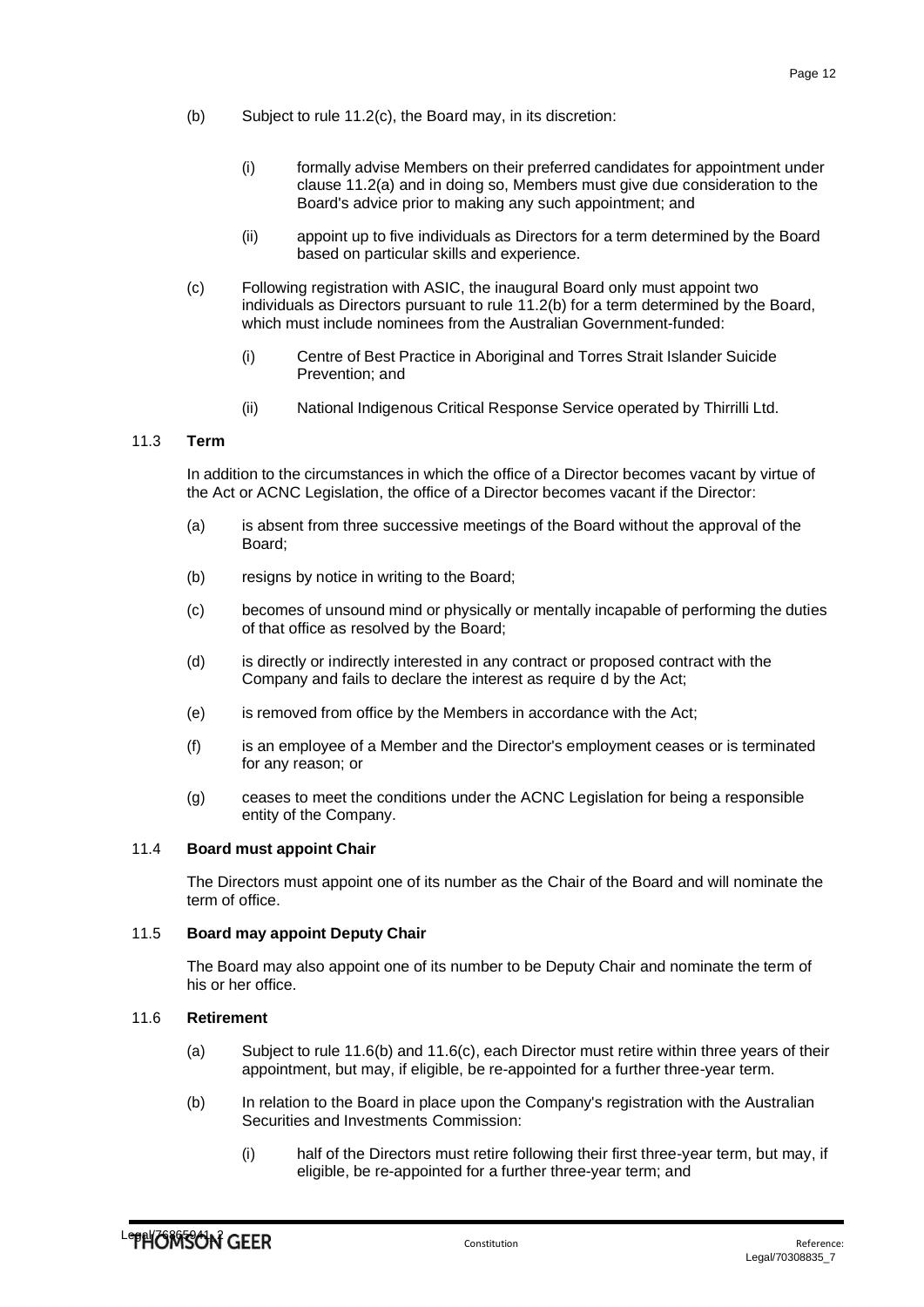- (ii) the remaining half of the Directors must retire following their six-year term, and upon such retirement, will not be eligible for reappointment pursuant to clause [11.6\(d\).](#page-15-7)
- <span id="page-15-6"></span>(c) The maximum aggregate term of office of any Director will be six years.
- <span id="page-15-7"></span>(d) A Director who has served a six year-term will only be eligible for reappointment to the Board after a retirement period of three years.

# <span id="page-15-0"></span>**12 Operation of the Company**

### <span id="page-15-1"></span>12.1 **Powers and duties of the Board**

Except as otherwise required by the Act, any other applicable law or this constitution, the Board:

- (a) has the power to manage the business of the Company; and
- (b) may exercise every right, power or capacity of the Company as are not by the Act or by this constitution otherwise required to be exercised by the Company in a general meeting.

### <span id="page-15-2"></span>12.2 **Negotiable Instruments**

All negotiable instruments must be executed, accepted or endorsed by the Company by the signature of 2 Directors or in any other manner as the Board determines.

# <span id="page-15-3"></span>**13 Proceedings of the Board**

### <span id="page-15-4"></span>13.1 **Board Meetings**

- (a) The Board may meet together for the dispatch of business and adjourn and otherwise regulate its meetings as the Board thinks fit.
- (b) The Chair or any 2 Directors may at any time and the Secretary must on the requisition of 2 Directors convene a meeting of the Board.
- (c) A Board meeting may be held with one or more of the Directors taking part by telephone, audiovisual link up or other instantaneous communication medium, if the meeting is conducted so that Directors are able to hear the proceedings of the entire meeting and to be heard by all others attending the meeting.
- (d) A Board meeting held solely or partly by technology is treated as held at the place at which the greatest number of the Directors present at the meeting is located or, if equal numbers of Directors are located in each of two or more places, at the place where the Chair of the meeting is located.
- (e) In the absence of the Chair, the Deputy Chair will chair Board meetings. In the absence of both the Chair and Deputy Chair, the Directors present must elect one of their number to chair the Board meeting.

### <span id="page-15-5"></span>13.2 **Notice of Board Meeting**

The convenor of each Board meeting:

- (a) must give as much notice as is reasonably possible of the meeting (and, if it is adjourned, of its resumption) individually to each Director;
- (b) must give that notice in writing directed to such address as the Director in question furnishes to the Secretary from time to time; and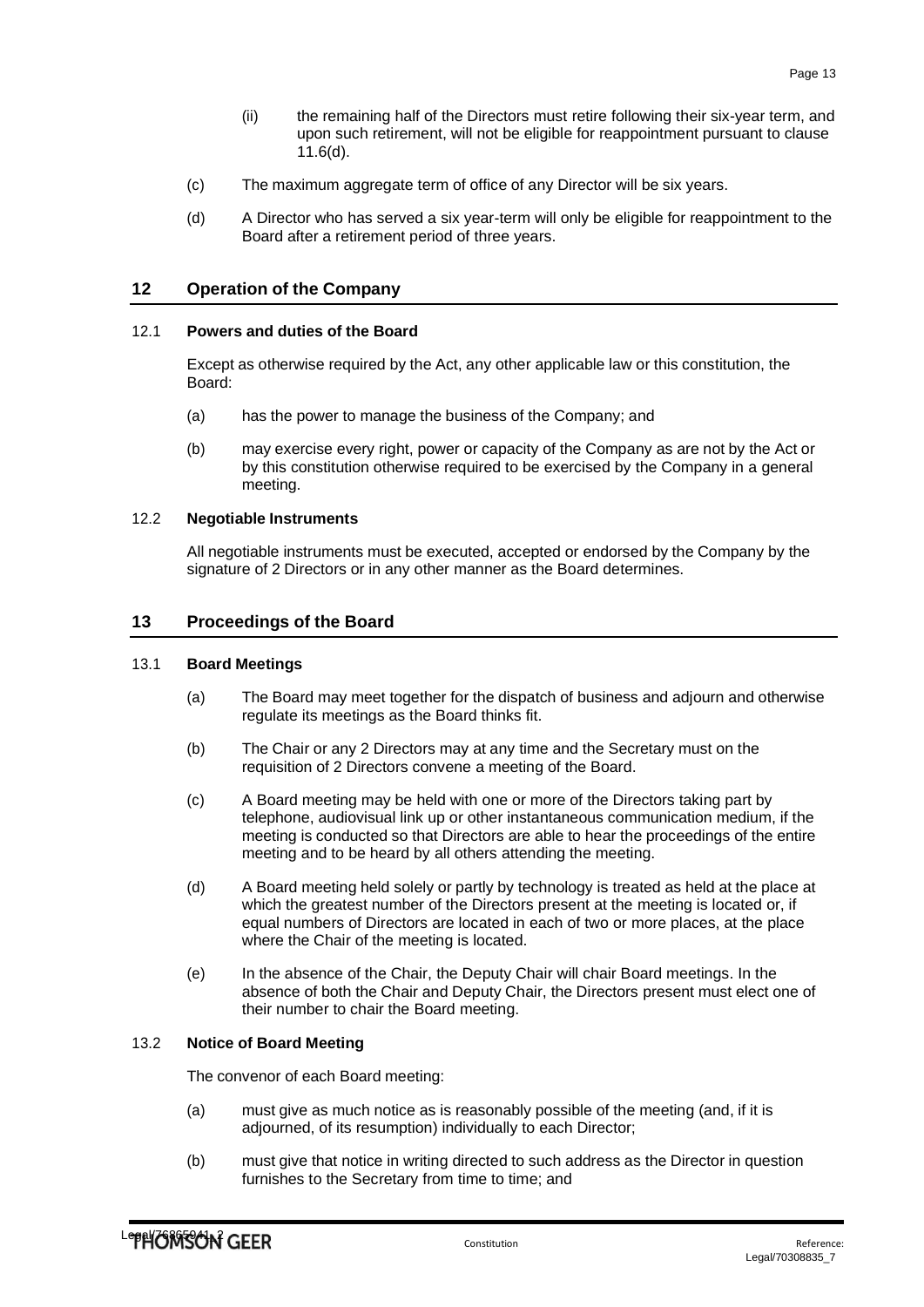(c) must give that notice containing as much information as is reasonably possible concerning the business to be dealt with by the meeting to which it relates,

but failure to give notice to, or non-receipt of notice by, a Director does not result in a Board meeting being invalid.

### <span id="page-16-0"></span>13.3 **Voting**

- (a) The board should aim to resolve any questions or decisions by way of a consensus in the first instance, however if a consensus is unable to be achieved, then, subject to this constitution, the Board will be decided by a majority of votes of Directors present, and entitled to vote, and any such decision will be deemed a decision of the Board.
- (b) In the case of an equality of votes only, the Chair of the meeting is entitled to a second or casting vote in addition to any deliberative vote.

### <span id="page-16-1"></span>13.4 **Quorum**

- (a) At a meeting of the Board more than one half of the number of Directors constitutes a quorum.
- (b) No business will be transacted at any such meeting unless a quorum is present at the time the meeting proceeds to business.

#### <span id="page-16-2"></span>13.5 **Continuing Directors**

In the event of a vacancy or vacancies in the office of a Director or offices of Directors the remaining Directors may act but if the number of remaining Directors is not sufficient to constitute a quorum at a meeting of the Board they may act only:

- (a) for the purpose of requesting the Members to appoint additional Directors;
- (b) to convene a meeting of Members; or
- (c) in emergencies.

#### <span id="page-16-3"></span>13.6 **Written Resolution of the Directors**

If all the Directors entitled to vote have signed a document containing a statement that they are in favour of a resolution of the Board in terms set out in the document, a resolution in those terms will be deemed to have been passed at a meeting of the Board held on the day on which the document was signed and at the time at which the document was last signed by a Director or if the Directors signed the document on different days on the day on which and at the time at which the document was last signed by a Director.

#### <span id="page-16-4"></span>13.7 **Procedure at Board Meetings**

Subject to this constitution and the Act the procedure to be followed at a meeting of the Board will be as the Board decides.

#### <span id="page-16-5"></span>13.8 **Board Committees**

The Board may constitute committees comprised of at least one Director and including other persons suitable to assist and advise the Board in the discharge of its functions. Board committees will be constituted and act in accordance with resolutions of the Board.

# <span id="page-16-6"></span>**14 Director's duties and interests**

### <span id="page-16-7"></span>14.1 **Holding Offices or entering into Agreements**

A person is not disqualified by reason only of being a Director of the Company from: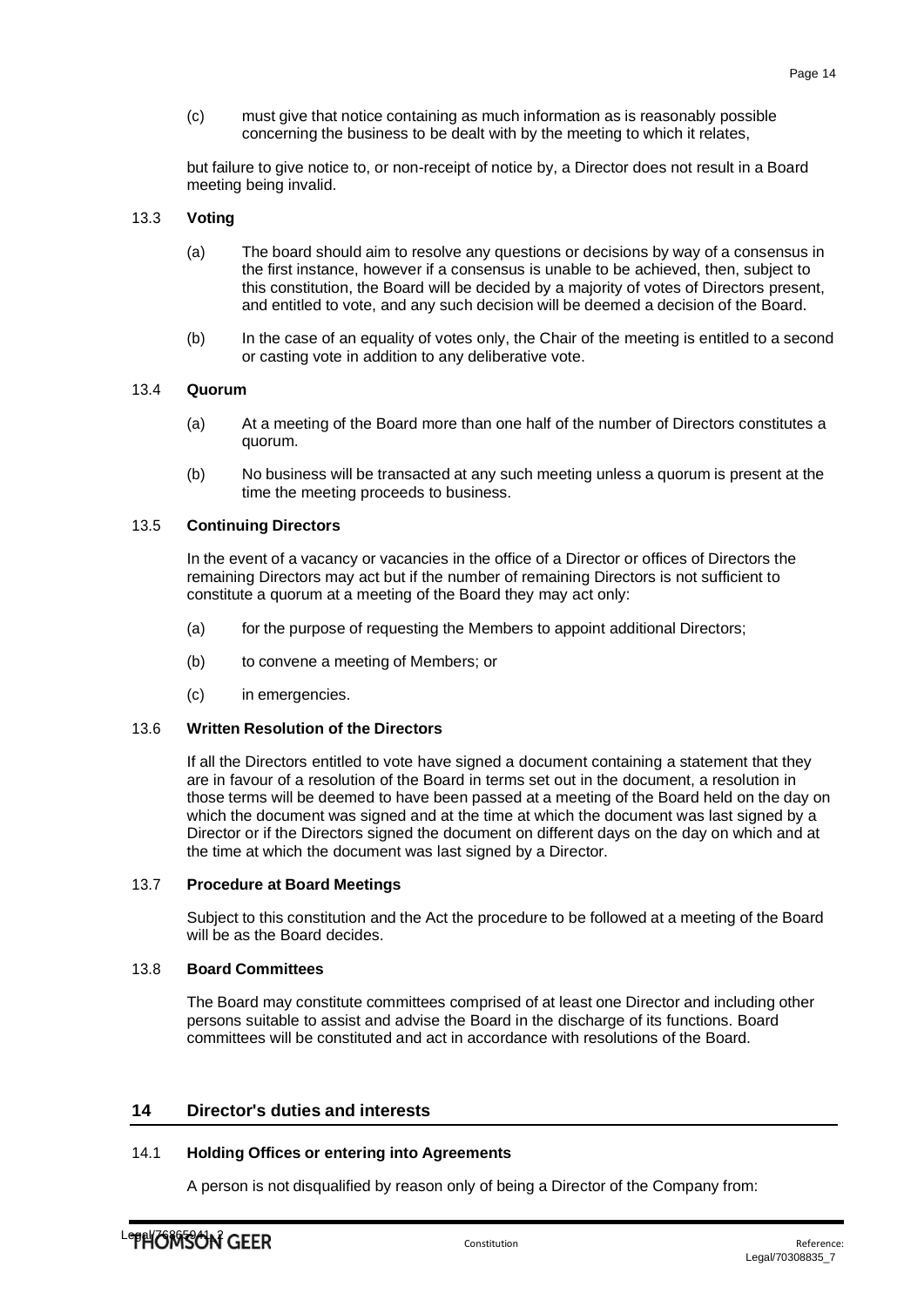- (a) holding any office or place of profit or employment with, or being a member of, any entity dealing with the Company, other than that of the Company's auditor; or
- (b) entering into any agreement with the Company.

# <span id="page-17-0"></span>14.2 **Duty to disclose Material Personal Interests**

- (a) For the purposes of this rule [14,](#page-16-6) a Director has a Material Personal Interest in a matter that relates to the affairs of the Company if that Director would be considered to have a Material Personal Interest under the Act.
- <span id="page-17-4"></span>(b) Unless the Act says otherwise, a Director who has a Material Personal Interest in a matter that relates to the affairs of the Company must, at a Directors' meeting as soon as practicable after the Director's appointment or after the Director becomes aware of their interest in the matter (whichever is later), give the other Directors notice of the interest which must include details-of:
	- (i) the nature and extent of the interest;
	- (ii) the relation of the interest to the affairs of the Company; and
	- (iii) any other information the Director is required to disclose under the Act.
- (c) A Director does not need to give notice of an interest under rule [14.2\(b\) i](#page-17-4)f he or she is not required to do so under the Act.
- (d) A Director who is required to disclose a Material Personal Interest to the Company under this Constitution or the Act must ensure that the nature and extent of the interest is tabled at a Directors' meeting and recorded in the minutes of that meeting.

# <span id="page-17-1"></span>14.3 **Effect of Director having a Material Personal Interest**

Each Director must comply with the Act in relation to being present, and voting, at a Board meeting that considers a matter in which the Director has a Material Personal Interest.

### <span id="page-17-2"></span>14.4 **Duty to disclose a conflict of interest**

- (a) Unless the ACNC Legislation says otherwise, a Director who has a perceived or actual material conflict of interest in accordance with the ACNC Legislation must, subject to [14.4\(b\) b](#page-17-5)elow, at a Directors' meeting as soon as practicable after the Director's appointment or after the Director becomes aware of their interest in the matter (whichever is later), give the other Directors notice of the interest which must include details of:
	- (i) the nature and extent of the interest;
	- (ii) the relation of the interest to the affairs of the Company; and
	- (iii) any other information the Director is required to disclose under the ACNC Legislation.
- <span id="page-17-5"></span>(b) A Director may disclose a material conflict of interest (within the meaning of ACNC Legislation) that is not a Material Personal Interest in the form of a standing notice to the other Directors with ongoing effect.

# <span id="page-17-3"></span>**15 By-Laws**

The Board has power to make vary and repeal by-laws from time to time for the proper conduct and management of the Company.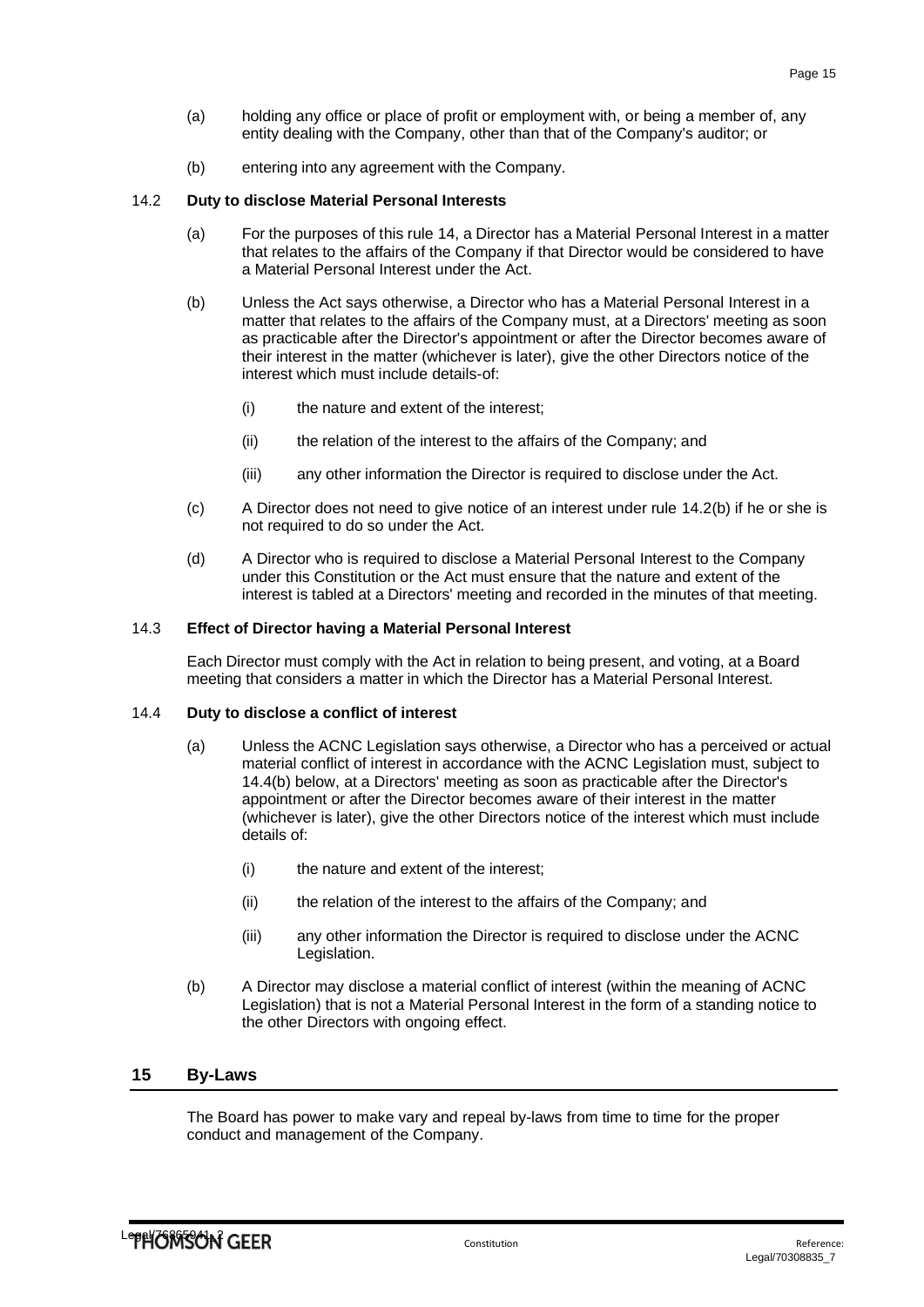# **16 Company Secretary**

<span id="page-18-0"></span>At least one Secretary of the Company will be appointed by the Board and hold office on such terms and conditions as the Board determines.

# <span id="page-18-1"></span>**17 Company seals**

# <span id="page-18-2"></span>17.1 **Common Seal**

The Company will not have a common seal unless the Board resolves to adopt one.

# <span id="page-18-3"></span>17.2 **Use of Seals**

Any common seal adopted by the Board may only be used with the authority of the Board.

### <span id="page-18-4"></span>17.3 **Fixing Seals to documents**

The fixing of the common seal, or any duplicate seal, to a document must be witnessed:

- (a) by 2 directors;
- (b) by 1 director and 1 Secretary; or
- <span id="page-18-5"></span>(c) by any other way resolved by the Board.

### **18 Accounts and audit**

# <span id="page-18-6"></span>18.1 **Keeping accounts**

The Board must cause the Company to keep written financial records that:

- (a) correctly record and explain its transactions and financial position and performance; and
- (b) would enable true and fair financial statements to be prepared and audited.

### <span id="page-18-7"></span>18.2 **Board responsibilities**

The Board must do all things reasonably open to it to:

- (a) ensure that all money payable to the Company is properly collected;
- (b) ensure that all money expended by the Company is properly expended and properly authorised;
- (c) ensure that adequate control is maintained over assets owned by or in the custody of the Company;
- (d) ensure that all liabilities incurred by the Company are properly authorised;
- (e) ensure efficiency and economy of operations and avoidance of waste and extravagance;
- (f) develop and maintain an adequate budgeting and accounting system; and
- (g) develop and maintain an adequate internal audit system.

### <span id="page-18-8"></span>18.3 **Right of Access**

(a) A Director has a right of access to financial records of the Company at all reasonable times and after providing reasonable notice.